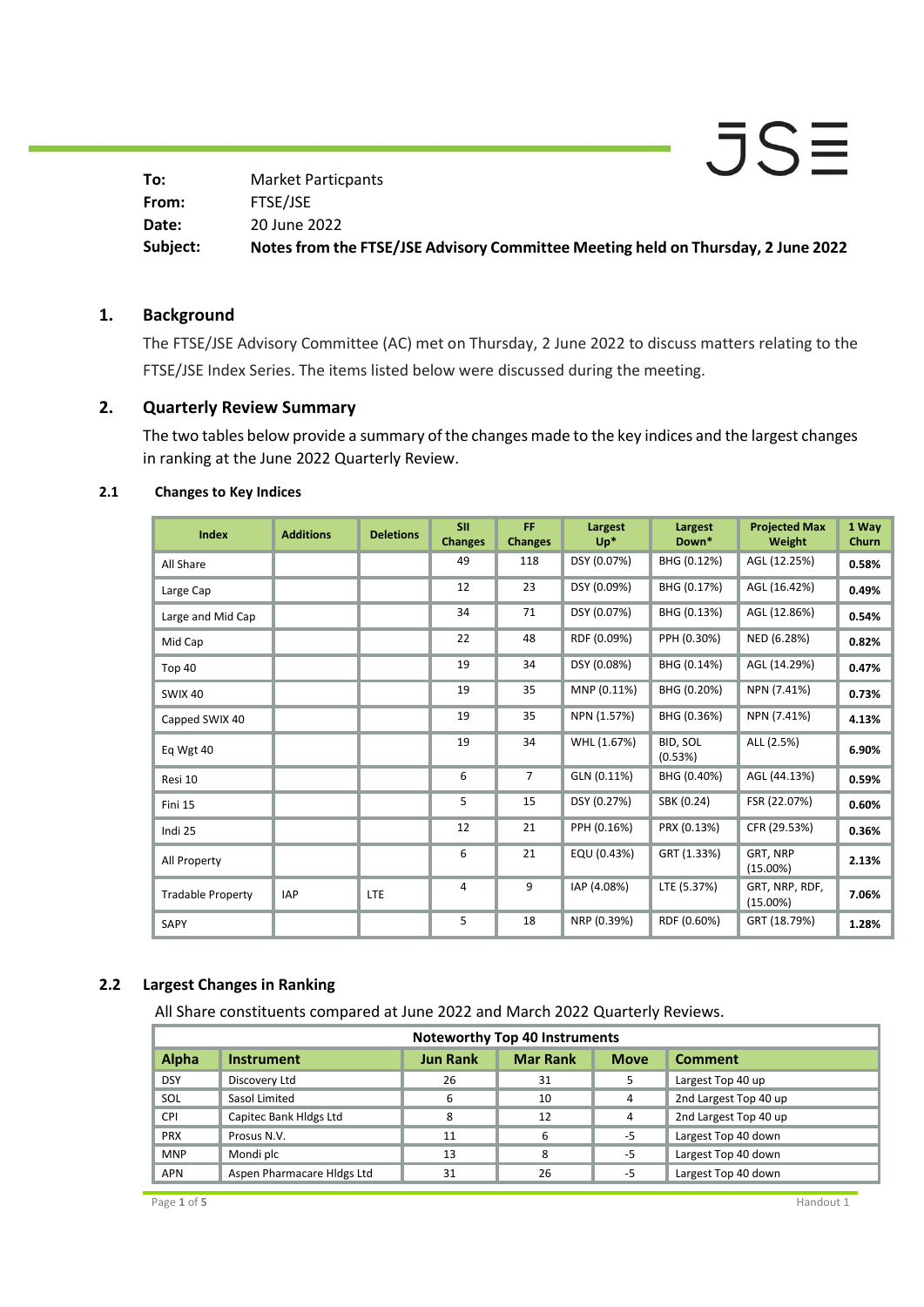| AMS                                       | Anglo American Plat Ltd     | 22              | 19                             | $-3$        | 2nd Largest Top 40 down |  |
|-------------------------------------------|-----------------------------|-----------------|--------------------------------|-------------|-------------------------|--|
| <b>NPH</b>                                | Northam Platinum Hldgs Ltd  | 30              | 27                             | $-3$        | 2nd Largest Top 40 down |  |
| <b>TGA</b>                                | Thungela Resources Ltd      | 44              | 66                             | 22          | Largest Reserve List    |  |
| Largest Decrease in Ranking in Main Board |                             |                 |                                |             |                         |  |
| <b>Alpha</b>                              | <b>Instrument</b>           | <b>Jun Rank</b> | <b>Mar Rank</b><br><b>Move</b> |             | <b>Comment</b>          |  |
| ATI                                       | Afristrat Inv Hldgs Ltd     | 242             | 217                            | $-25$       | Remains in Fledgling    |  |
| ZED                                       | Zeder Inv Ltd               | 150             | 130                            | -20         | Remains in All Share    |  |
| RMI                                       | Rand Merchant Inv Hldgs Ltd | 47              | 33                             | $-14$       | Remains in All Share    |  |
| Largest Increase in Ranking in Main Board |                             |                 |                                |             |                         |  |
| <b>Alpha</b>                              | <b>Instrument</b>           | <b>Jun Rank</b> | <b>Mar Rank</b>                | <b>Move</b> | <b>Comment</b>          |  |
| <b>TGA</b>                                | Thungela Resources Ltd      | 50              | 83                             | 33          | Remains in All Share    |  |
| HCI                                       | Hosken Cons Inv Ltd         | 81              | 113                            | 32          | Remains in All Share    |  |
| <b>GND</b>                                | Grindrod Ltd                | 125             | 146                            | 21          | Remains in All Share    |  |

## **3. Feedback on the FTSE/JSE Africa Index Series**

#### **3.1 Inter-Review Index Amendments**

The table below summarises all intra-quarter index adjustments made to the All Share and Top 40 indices since the March 2022 review:

| <b>Amendment Type</b>             | Top 40 Index | All Share Index | Top 40 Notes                                                                                                                                                                                                                                                |
|-----------------------------------|--------------|-----------------|-------------------------------------------------------------------------------------------------------------------------------------------------------------------------------------------------------------------------------------------------------------|
| <b>CA</b> - Constitution Addition |              |                 |                                                                                                                                                                                                                                                             |
| <b>CD</b> - Constitution Deletion |              | 3               |                                                                                                                                                                                                                                                             |
| CI - Capitalisation Issue         |              |                 |                                                                                                                                                                                                                                                             |
| CP - Special Dividend             | 3            | 7               |                                                                                                                                                                                                                                                             |
| DV - Dividend                     | 23           | 55              |                                                                                                                                                                                                                                                             |
| RI – Rights Issue                 |              |                 |                                                                                                                                                                                                                                                             |
| IC - Weight Change                | 3            | 4               | Absa Group free float update as a result of secondary<br>placement<br>Discovery Ltd free float increase following unbundling by<br><b>Rank Merchant Investment</b><br>Standard bank free float update due to Scheme of<br>arrangement with Liberty Holdings |
| IS - Shares Update                |              | $\mathcal{P}$   | Standard bank shares in issue update due to Scheme of<br>arrangement with Liberty Holdings                                                                                                                                                                  |
| NC - Name Change                  |              |                 |                                                                                                                                                                                                                                                             |
| IC - Classification Change        |              |                 |                                                                                                                                                                                                                                                             |

### **3.2 ABSA Group Limited Free float update**

Following the announcement to launch an accelerated bookbuild of 63 million Absa Group Limited shares by a subsidiary of Barclays, an [ICA](https://clientportal.jse.co.za/Content/ICANoticeItems/FTSE-JSE-Africa/20220426%20Absa%20Group%20Limited%20Free%20Float%20Update.pdf) was published on 21 April 2022 detailing an increase in ABSA Group investability weighting from 83.83% to 90.27%. This is in accordance with Section 6.6 of the Ground rules" *only shares and float changes occasioned by primary or secondary offerings will be updated outside of the quarterly update cycle where there is a USD 1bn investable market cap change related to a primary/secondary offering or there is a resultant 5% change in index shares related to a primary or secondary offerings and a USD 250m investable market cap change*"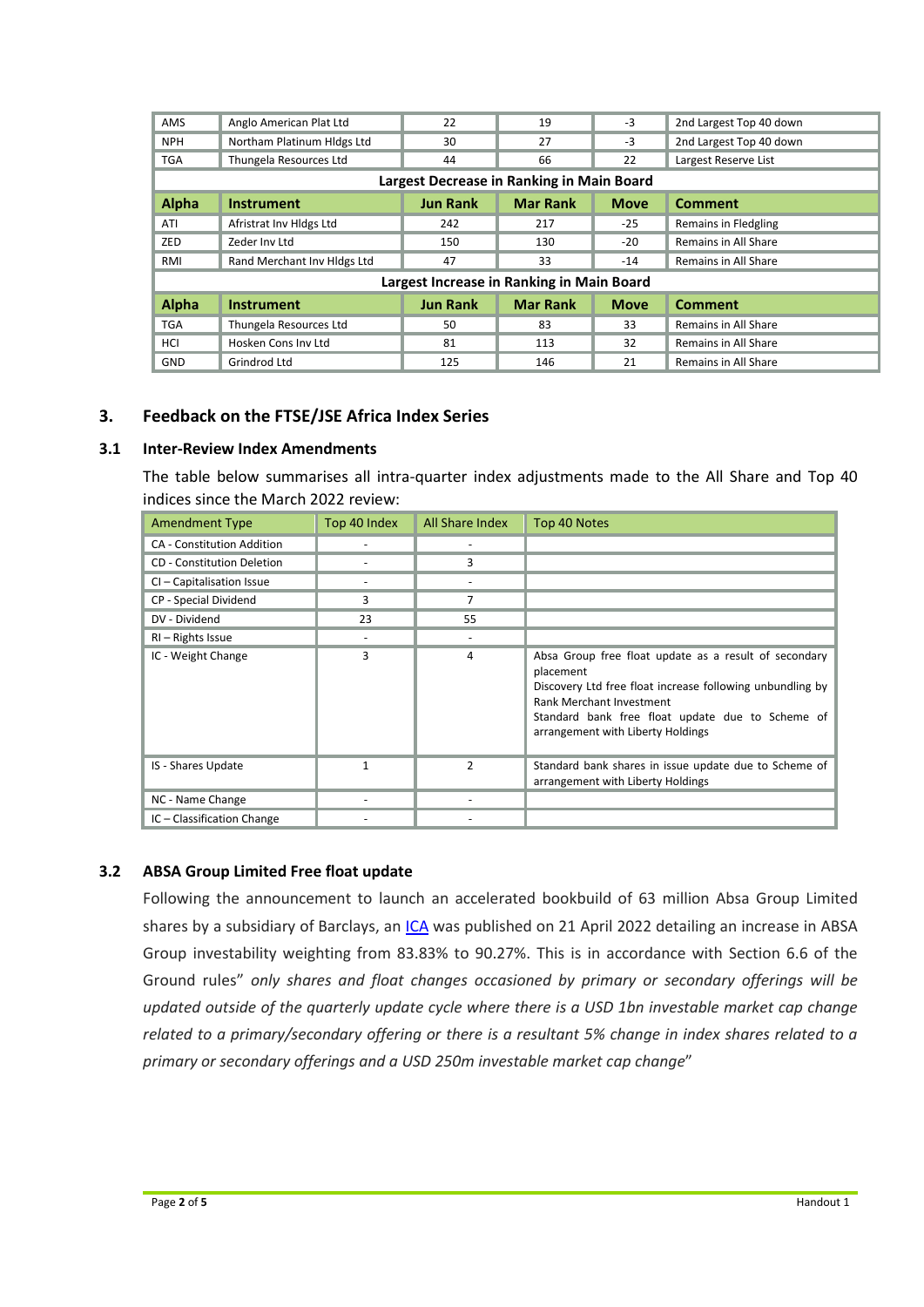### **3.3 Rand Merchant Investment unbundling of Discovery LTD and Momentum Metropolitan Holdings**

On 25 March 2022, Rand Merchant Investment (RMI) made the announcement to unbundle 167 242 590 Discovery shares and 401 048 075 Momentum Metropolitan shares simultaneously in the distribution ratio of 10.91799 and 26.18136 for every 100 RMI shares.

An [ICA](https://clientportal.jse.co.za/Content/ICANoticeItems/FTSE-JSE-Africa/20220420%20Rand%20Merchant%20Investment%20Unbundling%20of%20Discovery%20and%20Momentum.pdf) was published on 20 April 2022 indicating an increased investability weighting for Discovery and Momentum to 73.61% and 80.80% respectively as well as an unchanged investability weighting for Rand Merchant of 48.90%

### **3.4 BHP Group Ltd: Distribution of Woodside Petroleum Ltd (Australia)**

BHP Group Ltd made an announcement relating to the distribution of shares that will be issues in Woodside Petroleum Ltd to their shareholders.

In the distribution, eligible South African resident BHP Group Ltd shareholders can elect to receive one Australian Securities Exchange listed Woodside Petroleum share for every 5.5340 shares held. South African resident shareholders who do not elect will be deemed to be Ineligible Overseas Shareholders incapable of holding the Woodside Petroleum Ltd shares and will instead receive cash proceeds through a share sale facility, whereby the share entitlement will be sold on their behalf and sale proceeds may take up to 12 weeks to distribute. BHP Group Ltd is expected to trade ex-entitlement to the distribution on Tuesday 24 May 2022.

Based on the current timetable, FTSE/JSE intends to assume non-election and implement the event as a capital repayment on the ex-date, with the amount based on the Australian Securities Exchange Woodside Petroleum Ltd close price, from Monday 23 May 2022.

A price reduction, and therefore also an index weight decrease, of approximately 12% is expected for BHP in the FTSE/JSE Index Series.

## **4. Matters Arising from Previous Meetings**

## **4.1 FTSE/JSE White Paper Index Capping methodology**

Further to the publication of the FTSE/JSE White Paper Index Capping methodology, FTSE/JSE published a capping methodology [Update Informative Notice](https://clientportal.jse.co.za/Content/ICANoticeItems/FTSE-JSE-Africa/20220211%20Capping%20Methodology%20Update%20Informative%20Notice.pdf) outlining the extension of the interim solution in the Capped SWIX indices (J433 and J430) to apply the capping level of 6% at the March 2022 quarterly review.

Furthermore, FTSE has advised that the system optimisation required to accommodate the change is not yet ready and will only be implemented at the September 2022 quarterly review. As such, the reduction of the capping level to 6% has impacted other companies in the index, thus, down-weighting a number of constituents in the Index, e.g. FirstRand Limited and MTN Group. FTSE/JSE has taken a stance to increase the capping level to 8% at the June 2022 quarterly review as an interim measure to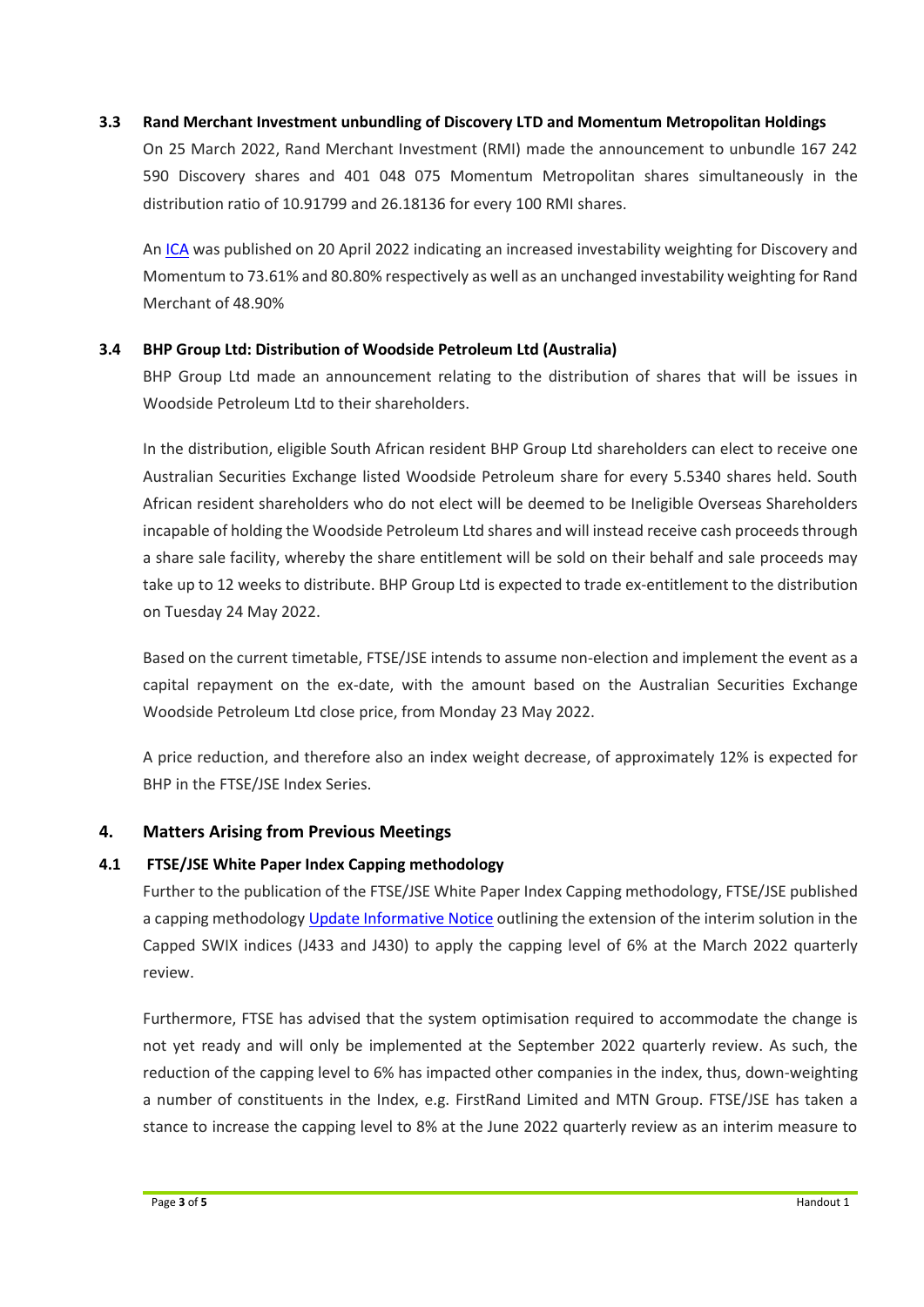mitigate the risk of the affected constituents that continue to be down weighted. The permanent solution will be implemented with the September Index Review, as per paragraph 3.3 below.

## **4.2 Introduction of Group Entity Capping**

On 13 May 2022 FTSE/JSE [announced](https://clientportal.jse.co.za/Content/ICANoticeItems/FTSE-JSE-Africa/20220513%20Introduction%20of%20Group%20Entity%20Capping%20Informative%20Notice.pdf) the implementation of Group Entity Capping in the Index Series, effective from the September 2022 Index Review.

The general principle in this instance would be to consider a company whose valuation is almost exclusively dominated by its holding in another JSE-listed entity. Where an index constituent has an equity stake in another index constituent, and the market value of that stake is greater than 75% of the prevailing market capitalisation of the holding company, then the two companies shall be considered at a combined group valuation level for index capping purposes only.

The Group Entity Capping Rule will read as follows:

To meet the requirements for capping two entities together, on review cut date:

- Both Company A and its related Company B must be listed on the JSE and be constituents, or prospective review constituents, of the All Share index
- Consider the gross market capitalisation of Company A and the value of its holding in Company B at prevailing market prices and the current cross-holding percentage
- If the market value of Company A's holding in Company B is greater than 75% of the total gross market capitalisation of Company A, then both companies should be considered as a single entity for capping purposes in all Capped Indices in which both entities are constituents
- If the value of Company A's holding in Company B falls below 65% of Company A's total gross market capitalisation at a subsequent quarterly review, then the two entities will no longer be capped as one entity

Group Entity Capping will apply to all indices that have a fixed capping level based on an underlying market capitalisation weighting or SWIX weighting. It will not apply to any equally weighted indices or any non-market capitalisation weighted indices.

## **4.3 Increase in Capping Level**

FTSE/JSE intends to increase the default capping level from the current level to between 12% and 13% at the September 2022 review. This will apply to the following five indices:

- J141 FTSE/JSE Capped Shariah Top 40
- J300 Capped Top 40
- J303 Capped All Share
- J430 FTSE/JSE Capped Shareholder Weighted Top 40 Index
- J433 FTSE/JSE Capped Shareholder Weighted All Share Index

The final level will be announced before the September Index Review.

The decision for targeting the 12%-13% capping level was reached based on the feedback we received from the comprehensive market consultation process that was conducted. Through the process we received views and feedback in support of a range of capping levels.